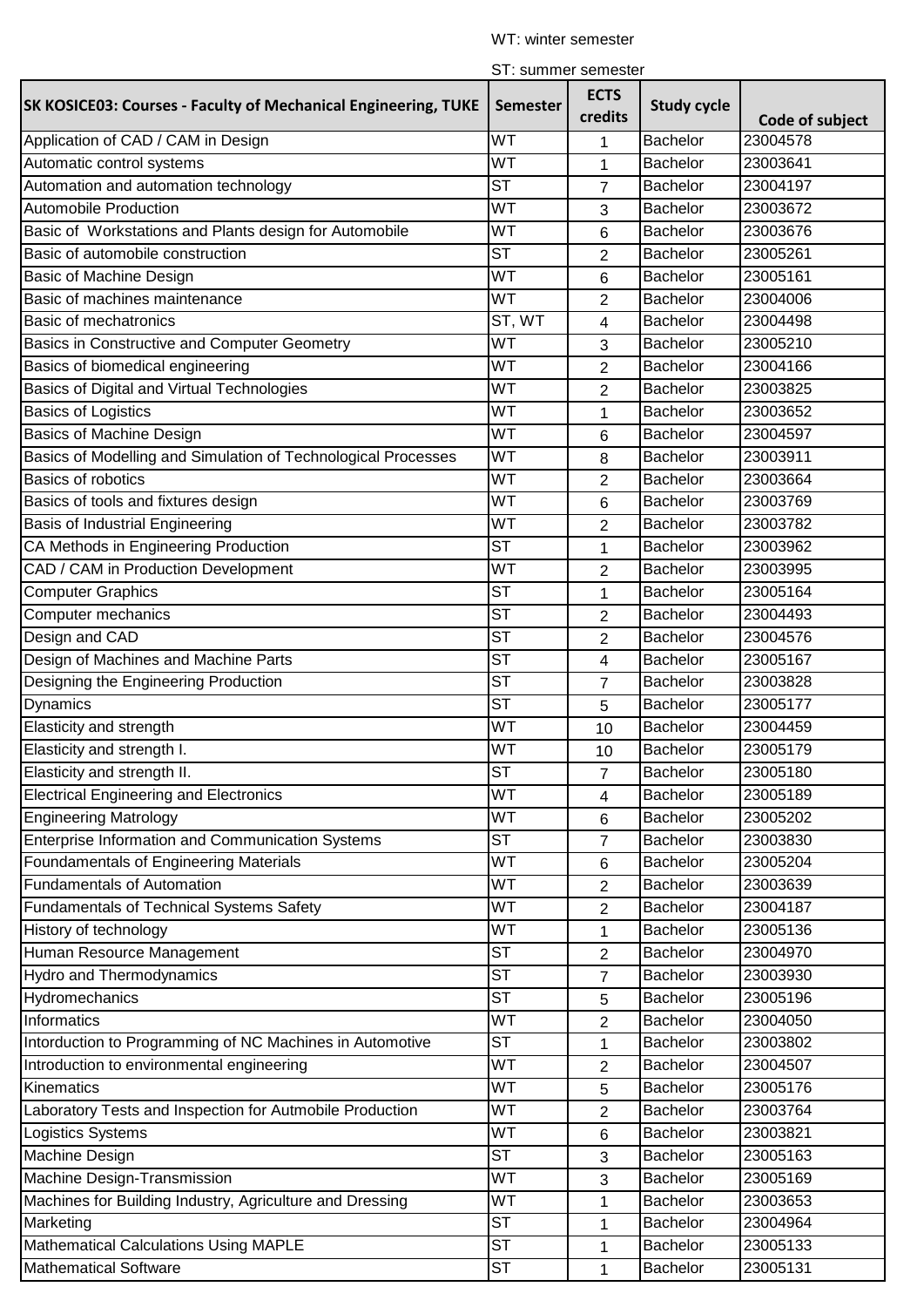| Mathematics I.                                                                  | WT                     | 8                       | Bachelor         | 23005192             |
|---------------------------------------------------------------------------------|------------------------|-------------------------|------------------|----------------------|
| Mathematics II.                                                                 | <b>ST</b>              | 6                       | Bachelor         | 23005193             |
| Mathematics III.                                                                | WT                     | 4                       | Bachelor         | 23005194             |
| Mathematics IV.                                                                 | <b>ST</b>              | 4                       | <b>Bachelor</b>  | 23005195             |
| Mechanics I.                                                                    | $\overline{\text{ST}}$ | 5                       | Bachelor         | 23004461             |
| Mechanics II.                                                                   | WT                     | $\overline{\mathbf{4}}$ | Bachelor         | 23004462             |
| Modeling of mechatronic systems                                                 | <b>WT</b>              | 2                       | Bachelor         | 23004163             |
| Modelling of technical objects                                                  | WT                     | 4                       | Bachelor         | 23005182             |
| Monitoring and analysis of data in the experiment                               | WT                     | 1                       | Bachelor         | 23004593             |
| <b>Numerical Methods</b>                                                        | WT                     | 2                       | <b>Bachelor</b>  | 23005207             |
| <b>Physics of Materials</b>                                                     | <b>ST</b>              | $\overline{2}$          | <b>Bachelor</b>  | 23004767             |
| Planning, production and operation of automobiles                               | ST, WT                 | 7                       | Bachelor         | 23004181             |
| Power machines                                                                  | $\overline{\text{ST}}$ | $\overline{7}$          | Bachelor         | 23004196             |
| <b>Practical Metallography</b>                                                  | <b>WT</b>              | 1                       | Bachelor         | 23004769             |
| <b>Product Design for Automotive Production</b>                                 | ST, WT                 | $\overline{7}$          | Bachelor         | 23004182             |
| Production and Products Innovation                                              | <b>ST</b>              | 6                       | <b>Bachelor</b>  | 23003674             |
| <b>Production Management</b>                                                    | WT                     | 6                       | <b>Bachelor</b>  | 23004974             |
| Production of Automobile Components                                             | <b>ST</b>              | 6                       | <b>Bachelor</b>  | 23003673             |
| Programming techniques                                                          | WT                     | 3                       | Bachelor         | 23005259             |
| <b>Quality Management System</b>                                                | WT                     | 2                       | Bachelor         | 23004202             |
| Quality of production                                                           | <b>ST</b>              | $\overline{2}$          | Bachelor         | 23004982             |
| Renewable energy                                                                | WT                     | 1                       | Bachelor         | 23004570             |
| Rhetoric                                                                        | WT                     | 1                       | <b>Bachelor</b>  | 23005260             |
| <b>Robotic Systems</b>                                                          | WT                     | 1                       | Bachelor         | 23004648             |
| Selected Chapters from Material Engineering                                     | WT                     | $\overline{2}$          | Bachelor         | 23003863             |
| Selected Chapters from Engineeering Materials                                   | <b>ST</b>              | 1                       | Bachelor         | 23005220             |
| Selected Chapters from Material Engineering                                     | <b>WT</b>              | $\overline{2}$          | Bachelor         | 23005221             |
| Selected Chapters from Mathematics                                              | WT                     | 2                       | <b>Bachelor</b>  | 23005209             |
|                                                                                 |                        |                         |                  |                      |
|                                                                                 | WT                     |                         | Bachelor         | 23004192             |
| <b>Semestral Project</b><br>Special Chapters from Machine Design Principles     | WT                     | 2                       | Bachelor         | 23005162             |
| <b>Statics</b>                                                                  | <b>ST</b>              | $\overline{2}$          | Bachelor         | 23005175             |
| <b>Statistical Software</b>                                                     | <b>ST</b>              | 5                       | Bachelor         | 23005132             |
|                                                                                 | <b>ST</b>              | 1<br>4                  | Bachelor         | 23005212             |
| Structure and Propeties of Materials<br>Supply Systems in Automobile Production | WT                     |                         | Bachelor         | 23003763             |
|                                                                                 | <b>ST</b>              | $\overline{2}$          | Bachelor         | 23003781             |
| Technical Law and Intellectual Property Protection                              | <b>ST</b>              | 1                       | <b>Bachelor</b>  | 23005213             |
| Technology I.                                                                   | WT                     | 5                       | Bachelor         | 23005214             |
| Technology II.                                                                  |                        | 5                       | Bachelor         | 23005137             |
| The Basic from environment                                                      | ST, WT                 | $\overline{2}$          | Bachelor         | 23005129             |
| The basic of the statistical analysis                                           | ST, WT<br><b>WT</b>    | $\overline{c}$          | Bachelor         | 23005197             |
| Thermodynamics                                                                  | $\overline{\text{ST}}$ | 5                       | <b>Bachelor</b>  | 23004191             |
| Transport and handling technics                                                 | WT                     | 7<br>4                  | Master           | 23004059             |
| Fast preparation of prototypes of mechatronic systems                           | <b>ST</b>              | 4                       |                  |                      |
| ICT for intelligent environment                                                 |                        |                         | Master           | 23004524             |
| Wireless Monitoring and Control                                                 | ST, WT                 | $\sqrt{5}$              | Master           | 23004534             |
| <b>Applied Mathematics</b>                                                      | ST, WT                 | $\sqrt{5}$              | Master           | 23005135             |
| <b>Applied Mechanics</b>                                                        | $\overline{\text{WT}}$ | 5                       | Master           | 23004592             |
| Artificial Intelligence and Neural Networks                                     | ST, WT                 | 4                       | Master           | 23004496             |
| Assembly Technology in Automotive Production                                    | $\overline{\text{WT}}$ | 2                       | Master           | 23003592             |
| <b>Automation and Robotics</b>                                                  | <b>WT</b>              | 3                       | Master           | 23003937             |
| Automatization and Robotics                                                     | <b>ST</b>              | 4                       | Master           | 23004594             |
| Automobile Components and Supply Systems                                        | <b>ST</b>              | 8                       | Master           | 23003583             |
| Automobile Design                                                               | WT                     | 5                       | Master           | 23003577             |
| Automotive electronics                                                          | $\overline{\text{ST}}$ | 3                       | Master           | 23001467             |
| <b>Automotive Production Management</b>                                         | WT<br>WT               | 6                       | Master           | 23003578             |
| <b>Biomedical engineering</b><br><b>Business Controlling</b>                    | <b>ST</b>              | 3<br>$\overline{7}$     | Master<br>Master | 23004167<br>23003690 |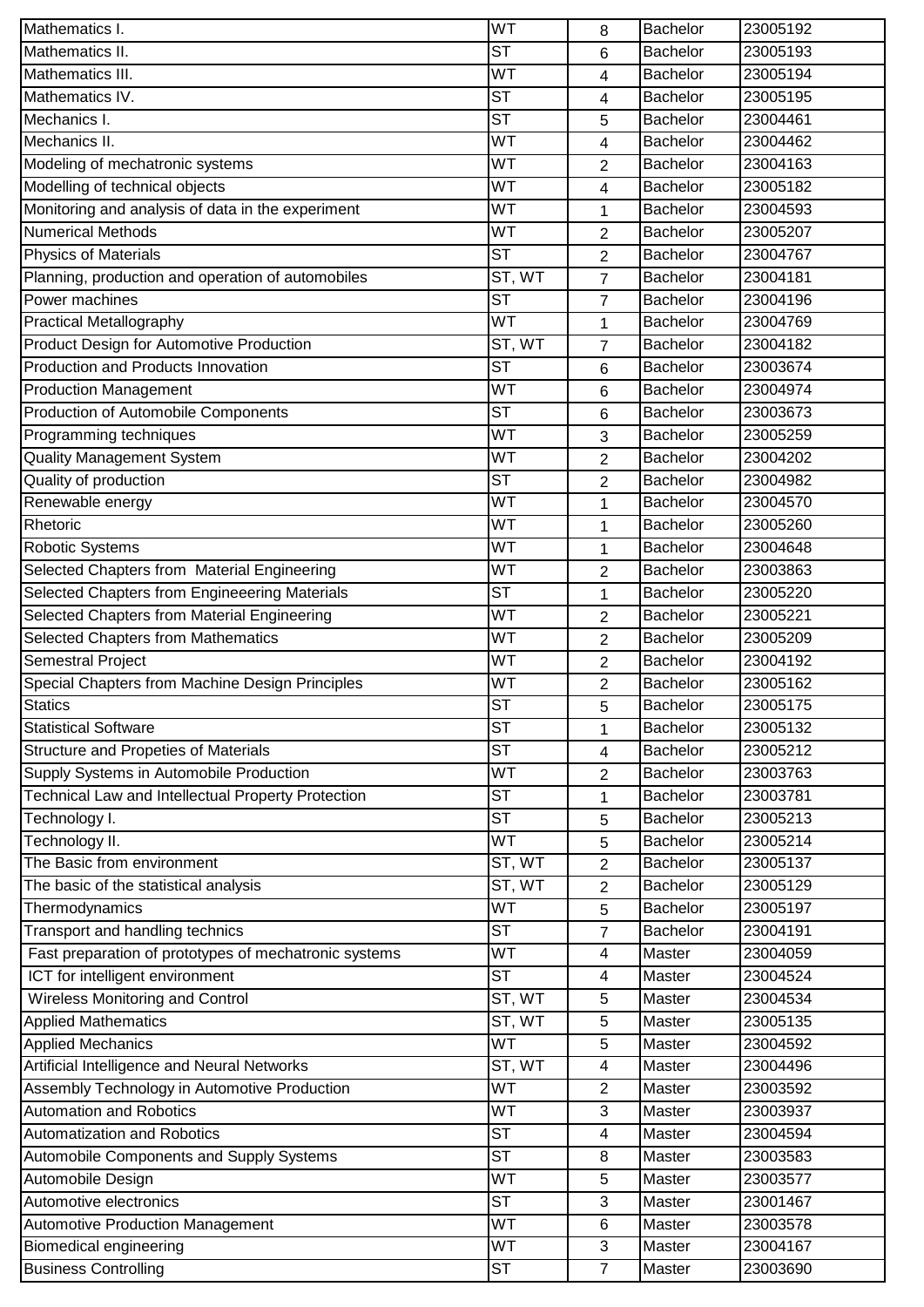| <b>Business Design</b>                                   | <b>ST</b>              | 5                       | Master        | 23003703 |
|----------------------------------------------------------|------------------------|-------------------------|---------------|----------|
| <b>Business Information System</b>                       | <b>WT</b>              | 3                       | Master        | 23003728 |
| <b>Business Processes and Systems</b>                    | ST, WT                 | 5                       | Master        | 23003704 |
| <b>Business Strategies</b>                               | <b>WT</b>              | $\overline{7}$          | Master        | 23003685 |
| CAD method of structural design                          | $\overline{\text{ST}}$ | $\overline{4}$          | Master        | 23004582 |
| CAx Methods in Technological Preparation of Production 1 | WT                     | $\overline{2}$          | Master        | 23003678 |
| CAx Methods in Technological Preparation of Production 2 | <b>ST</b>              | 2                       | Master        | 23003809 |
| <b>Combustion Engines</b>                                | <b>WT</b>              | 5                       | Master        | 23004572 |
| <b>Communication Interfaces</b>                          | WT                     | 5                       | Master        | 23004526 |
| Complex methods and means of automation of processes,    | ST, WT                 | 5                       | Master        | 23004533 |
| <b>Computer Aided Design</b>                             | WT                     | 4                       | Master        | 23003740 |
| Computer aided design of mechatronic systems             | WT                     | 4                       | Master        | 23004545 |
| Control of the technical systems                         | ST, WT                 | 5                       | Master        | 23004492 |
| Creation and Management of Innovation Processes          | <b>WT</b>              | 5                       | Master        | 23003694 |
| <b>Crisis Business Management</b>                        | <b>WT</b>              | 5                       | Master        | 23003696 |
| Database Systems                                         | ST, WT                 | 3                       | Master        | 23003700 |
| Design and Operation of Production Systems               | <b>ST</b>              | $\overline{7}$          | Master        | 23003689 |
| Design of automatic control systems                      | WT                     | 4                       | Master        | 23004528 |
| <b>Design of Production Processes</b>                    | <b>WT</b>              | 7                       | Master        | 23003684 |
| Design of Production Systems in Digital Enterprise       | <b>WT</b>              | 4                       | Master        | 23003742 |
| Designing of Production Systems                          | WT                     | 4                       | Master        | 23003745 |
| Designing processes using CAD                            | <b>WT</b>              | $\sqrt{3}$              | Master        | 23004587 |
| Diagnosis and maintenance of machinery                   | <b>WT</b>              | $\overline{c}$          | Master        | 23004158 |
| <b>Digital Factory and Information Security</b>          | <b>WT</b>              | $\overline{2}$          | Master        | 23004530 |
| Digitalization and Virtualization of Production          | <b>ST</b>              | 3                       | Master        | 23003692 |
| Ecology and Environmental protection                     | <b>WT</b>              | 3                       | Master        | 23004508 |
| Ecology and Environmental protection                     | WT                     | 4                       | Master        | 23004511 |
| Economic and industrial Law                              | <b>ST</b>              | $\overline{2}$          | Master        | 23003785 |
| Economic Tools of Business Management                    | WT                     | $\,6\,$                 | Master        | 23003686 |
| Economics and Management of Company                      | <b>ST</b>              | 4                       | Master        | 23003784 |
| <b>Electrical Engineering for Automation</b>             | WT                     | 5                       | Master        | 23004514 |
| Electromechanical systems                                | ST, WT                 | 5                       | Master        | 23004054 |
| Embedded systems of mechatronic systems                  | <b>ST</b>              | 5                       | Master        | 23004061 |
| <b>Engineering Economics</b>                             | <b>WT</b>              | 3                       | Master        | 23003699 |
| <b>Engineering Materials</b>                             | WT                     | 5                       | Master        | 23004765 |
| <b>Engineering of Production Quality</b>                 | WT                     | 3                       | Master        | 23004210 |
| Environmental engineering                                | WT                     | 5                       | <b>Master</b> | 23004509 |
| Environmental engineering and recykling in automotive    | <b>WT</b>              | 4                       | Master        | 23004349 |
| Ergonomics, Analysis and Work Measurement                | WT                     | $\sqrt{5}$              | Master        | 23003687 |
| Fieldbus and interfaces                                  | WT                     | 4                       | Master        | 23004497 |
| <b>Heat and Mass Transfer</b>                            | WT                     | 3                       | Master        | 23004569 |
| Identification, modeling and simulation of systems       | <b>ST</b>              | 5                       | Master        | 23004519 |
| Information security for engineering production          | <b>ST</b>              | 5                       | Master        | 23003642 |
| Information-Control Systems                              | <b>WT</b>              | 5                       | Master        | 23004525 |
| Innovation Project I                                     | WT                     | 3                       | Master        | 23003581 |
| Innovation Project II                                    | <b>ST</b>              | $\mathfrak{S}$          | <b>Master</b> | 23003588 |
| Inovation in Automotive Production                       | WT                     | 4                       | Master        | 23004324 |
| Inovations in Automotive Production and Operation        | WT                     | 10                      | Master        | 23003589 |
| IT Systems for Automotive Production                     | <b>ST</b>              | $\sqrt{3}$              | Master        | 23003808 |
| Kinematics and dynamics of commitment dynamical systems  | WT                     | 6                       | Master        | 23004542 |
| Laboratory Project I                                     | WT                     | 3                       | Master        | 23003580 |
| <b>Laboratory Project II</b>                             | $\overline{\text{ST}}$ | 3                       | Master        | 23003586 |
| <b>Laboratory Training</b>                               | WT                     | $\sqrt{3}$              | Master        | 23003697 |
| Leadership                                               | WT                     | $\overline{c}$          | Master        | 23005223 |
| Limit states of the structures                           | <b>WT</b>              | 5                       | Master        | 23004485 |
| Logic Control                                            | ST, WT                 | $\overline{\mathbf{4}}$ | Master        | 23004523 |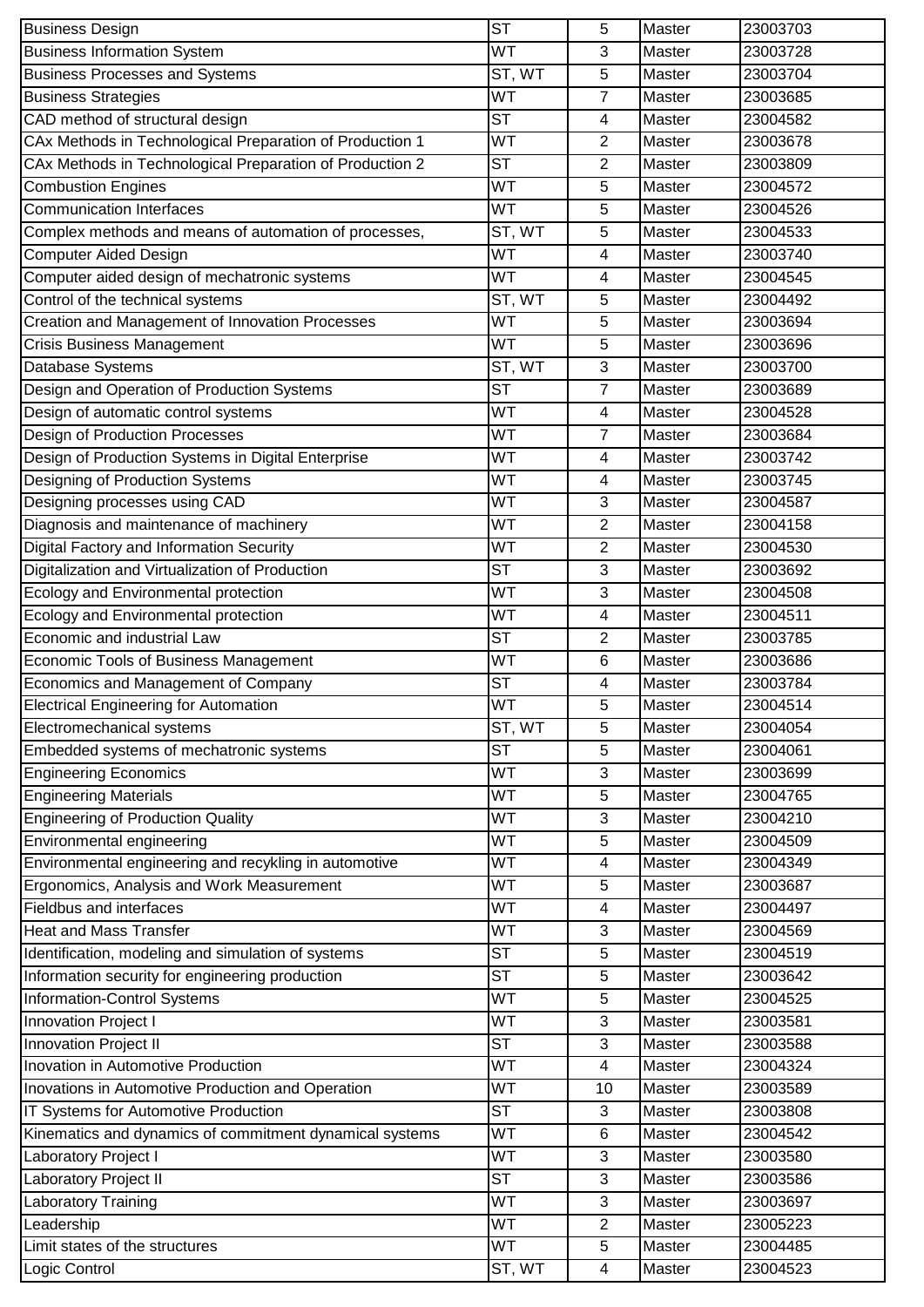| Logical control systems                                       | WT                     | 4              | Master        | 23004056 |
|---------------------------------------------------------------|------------------------|----------------|---------------|----------|
| Logistics of Production and Technical Systems                 |                        | 4              | Master        | 23004656 |
| Management of Investment Business Development                 |                        | 6              | Master        | 23003691 |
| Materials for Automotive Production                           | WT                     | 4              | Master        | 23003991 |
| Mathematical Methods in Automatization                        | WT                     | 5              | Master        | 23003645 |
| <b>Means of Automatic Control</b>                             | WT                     | 5              | Master        | 23004502 |
| Means of Automatic Control II.                                | <b>ST</b>              | 6              | Master        | 23004518 |
| Mechanics of composite materials                              | WT                     | 4              | Master        | 23004057 |
| Mechanics of robots                                           | $\overline{\text{ST}}$ | 4              | Master        | 23004454 |
| Mechanisms of machines                                        | <b>ST</b>              | 6              | Master        | 23003735 |
| Mechatronic system design                                     | $\overline{\text{ST}}$ | 5              | Master        | 23004063 |
| Mechatronics I.                                               | ST, WT                 | 6              | Master        | 23004503 |
| Mechatronics                                                  | WT                     | 5              | <b>Master</b> | 23004596 |
| Mechatronics II.                                              | WT                     | 4              | Master        | 23004574 |
| Mechatronics of Robots                                        | $\overline{\text{ST}}$ | 4              | Master        | 23004458 |
| Mechatronics systems                                          | WT                     | 4              | Master        | 23004589 |
| Methods of technical creativity and project management        | WT                     | 4              | Master        | 23004529 |
| Micromechatronics                                             | <b>ST</b>              | 4              | Master        | 23003604 |
| Mikroprocessor technology                                     | ST, WT                 | $\overline{4}$ | Master        | 23003807 |
| Modal analysis of mechanical systems                          | $\overline{\text{ST}}$ | 4              | Master        | 23003597 |
| Modeling and simulation of mechatronic systems                | WT                     | 4              | Master        | 23004060 |
| Modelling and Simulation of Logistic Processes                | $\overline{W}$ T       | 5              | Master        | 23003695 |
| NC machines and systems                                       | <b>ST</b>              | 4              | Master        | 23004653 |
| Nonlinear mechanics and continuum mechanics                   | WT                     | 5              | Master        | 23004541 |
| Numerical methods of mechanics                                | WT                     | $\,6$          | Master        | 23004591 |
| Numerical methods of mechanics I.                             | $\overline{\text{ST}}$ | 5              | Master        | 23004538 |
| Numerical methods of mechanics II.                            | WT                     | 5              | Master        | 23004539 |
| Optimization of mechatronics systems                          | <b>ST</b>              | 4              | Master        | 23004058 |
| Plasticity and creep                                          | <b>ST</b>              | 6              | Master        | 23004540 |
| Processes of Automobile Product Design                        | <b>ST</b>              | 5              | Master        | 23003594 |
| Product and Production Certification in Automotive Production | WT                     | 5              | Master        | 23003591 |
| <b>Production Automation</b>                                  | WT                     | 3              | Master        | 23003732 |
| <b>Production Management</b>                                  | WT                     | 3              | Master        | 23003783 |
| Programming of applications                                   | WT                     | 4              | Master        | 23004055 |
| Programming of NC Machines                                    | <b>ST</b>              | 4              | Master        | 23003680 |
| Progressive Technologies                                      | <b>ST</b>              | 4              | Master        | 23003989 |
| <b>Project Management</b>                                     | WT                     | $\,6$          | Master        | 23003731 |
| <b>Quality Management</b>                                     | $\overline{\text{ST}}$ | 3              | Master        | 23004214 |
| <b>Rapid Prototyping</b>                                      | WT                     | $\overline{2}$ | Master        | 23003813 |
| Rehabilitation technology                                     | WT                     | 3              | Master        | 23004168 |
| Safety in production and operation of automobiles             | WT                     | $\overline{2}$ | Master        | 23004212 |
| Safety in the design of machinery                             | WT                     | 3              | Master        | 23004211 |
| Safety of Technical Systems                                   | WT                     | 3              | Master        | 23004207 |
| Semestral Project                                             | <b>ST</b>              | 3              | Master        | 23004074 |
| Sensors and converters                                        | WT                     | 5              | Master        | 23003806 |
| <b>Sensors Systems</b>                                        | WT                     | $\overline{4}$ | Master        | 23004516 |
| <b>Simulation of Production Processes</b>                     | WT                     | 3              | Master        | 23003811 |
| <b>Technical Creativity</b>                                   | WT                     | 3              | Master        | 23003582 |
| Technical diagnostic                                          | ST, WT                 | 4              | Master        | 23004455 |
| Technology and Management of Automobile Production            | <b>ST</b>              | 5              | Master        | 23003593 |
| <b>Technology of Automotive Production I</b>                  | WT                     | 5              | Master        | 23003576 |
| Technology of Automotive Production II                        | $\overline{\text{ST}}$ | 6              | Master        | 23003584 |
| Testing and Inspection in Automobile Production               | WT                     | 3              | Master        | 23003579 |
| The design of process equipment                               | WT                     | 5              | Master        | 23004590 |
| The processing and waste recycling                            | WT                     | 3              | Master        | 23004510 |
|                                                               | WT                     | 3              | Master        | 23004657 |
| Theory and design of transport and building machinery         |                        |                |               |          |